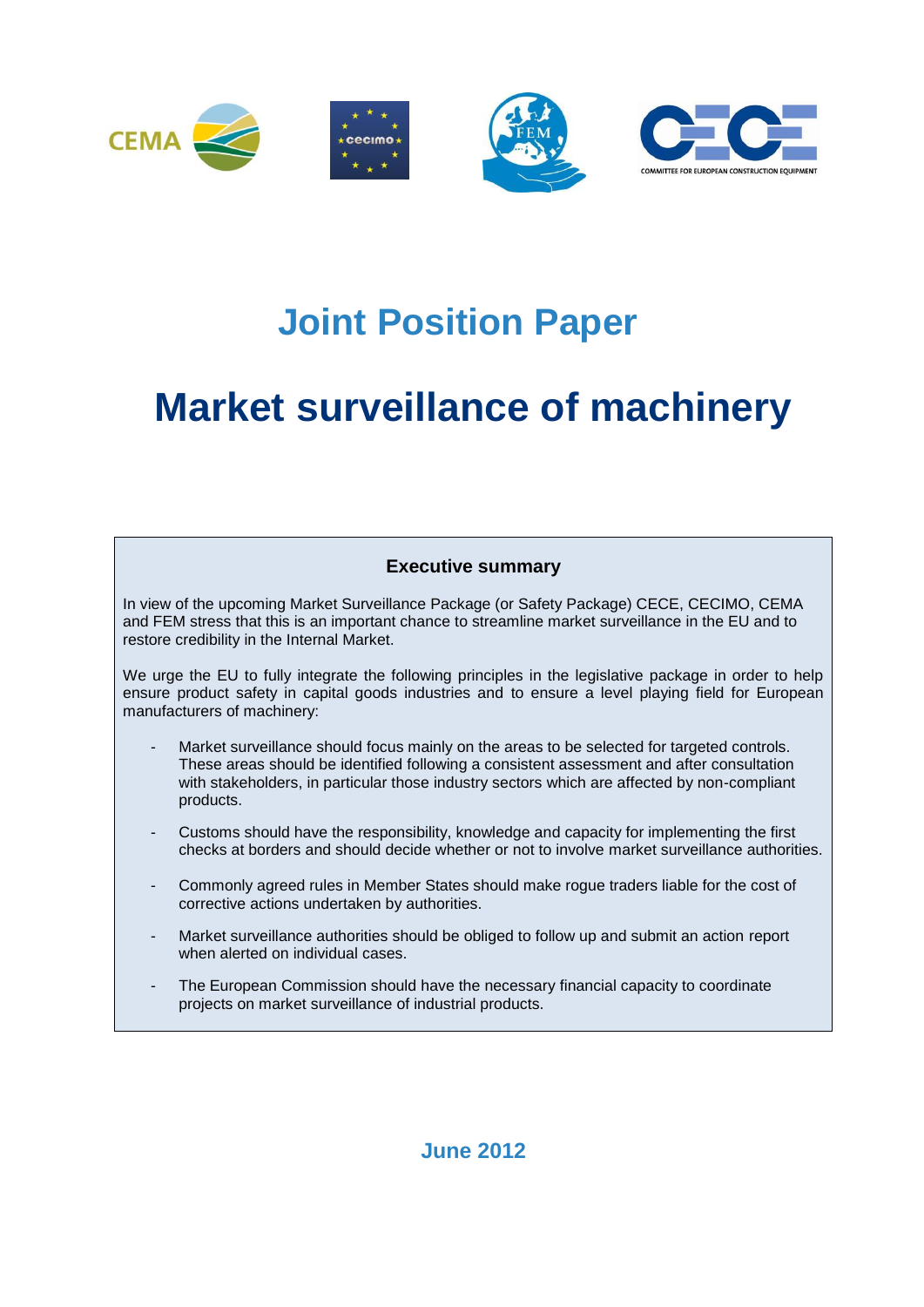#### **Background**

In order to be legally placed on the EU market, machinery equipment must comply with a variety of regulatory requirements enshrined in a number of Directives and Regulations (Machinery Directive, Outdoor Noise Directive, Exhaust Emissions of NRMM Directive, to name a few).

As responsible industries, we work closely with EU decision-makers to ensure these requirements match the realities that our manufacturers are facing. As responsible industries, we also advocate and, when possible, try to facilitate through guidance the full compliance of our products and equipment with these requirements.

Whilst industry is therefore committed to ensuring conformity of its products, it is of paramount importance that the competent authorities fulfil their duty by consistently checking compliance of products placed on the EU market. It is only through effective and efficient market surveillance that a level playing field can be maintained on the market and that the safety and environmental objectives of the applicable legislation can be achieved.

#### **The current situation: insufficient market surveillance**

Situation on the market

Although no sector-specific statistics are officially available, CECE estimates that a considerable amount of machinery in use within the EU does not fully comply with the relevant legislative framework.

To identify the size of the issue, CECE conducted a survey in 2011 among manufacturers, dealers and rental companies.

The results were astonishing:

52% of companies recognised the problem was affecting their business.

1/3 of them replied they were losing business opportunities because customers opted for noncompliant (and very often cheaper) equipment.

Other machinery industries have come to similar conclusions and market surveillance has become their number one priority.

#### Grey imports and unscrupulous manufacturers

For a great majority of manufacturers, non-conformities are first and foremost observed on imported equipment which, according to Eurostat figures, represented around 22% of the EU domestic demand for mechanical engineering equipment in  $2010^1$ .

Not all imports are delivered by unscrupulous manufacturers coming from third countries. In our experience, a significant portion of non-compliant equipment carries a well-known brand, is legally produced in the EU but intended for use in other markets according to the locally applicable legislation. These machines reach the EU market either through unlawful traders or via auctions.

#### Consequences of lack of market surveillance in the EU

The current lack of market surveillance of machinery generates negative effects at different levels:

- For compliant European manufacturers and the 3 million jobs<sup>2</sup> they provide in the EU, due to unfair competition
- *For workers* with a less safe working environment and more accidents, due to potentially unsafe equipment
- *For the environment* due to higher emissions and neglected environmental requirements.

#### From EU good intentions to the real world

Regulation 765/2008 entered into force on  $1<sup>st</sup>$  January 2010 with the aim of ensuring uniformity among the 27 market surveillance systems, increasing transparency and cooperation between customs and market surveillance authorities for more efficient checks at the EU's external borders.

 $\overline{a}$  $1$  See 2012 Study on Competitiveness of the EU Mechanical Engineering Industry, p191

 $2$  See 2012 Study on Competitiveness of the EU Mechanical Engineering Industry, p6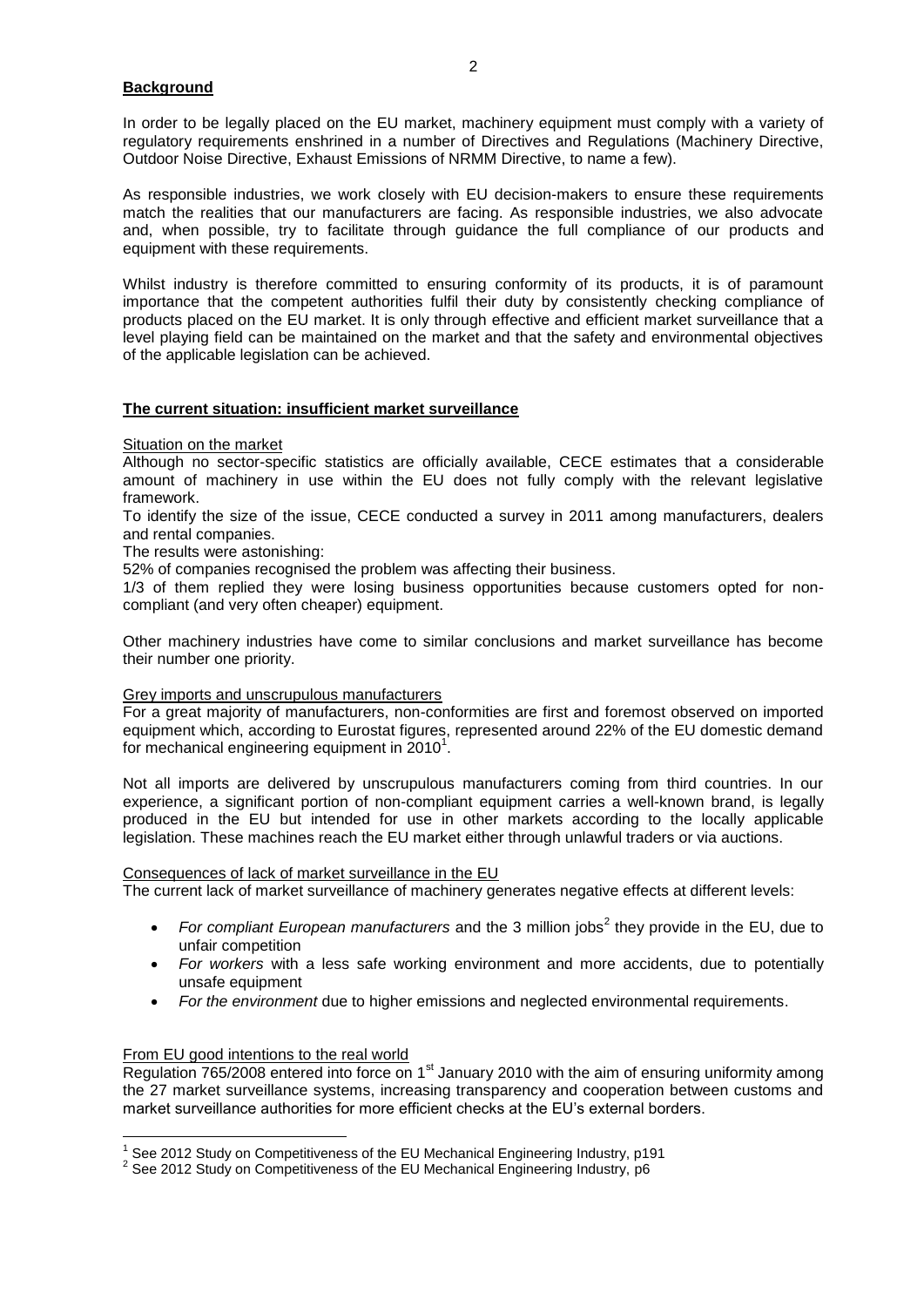Despite these good intentions, the situation in the field has not improved for our sectors. As reported in the EC DG Enterprise conclusions in the draft "*ROADMAP – Enhancing the Market Surveillance enforcement for goods – A Multi Annual plan*", market surveillance and customs controls remain weak in the EU, mainly due to scarce resources.

The lack of financial means and manpower at national and EU level, the insufficient coordination between customs and market surveillance authorities, the inconsistency of penalties among the different Member States and the absence of concrete follow-up obligations on national authorities are persisting problems which render market surveillance insufficient and inconsistent, and therefore damage the credibility of the Internal Market.

Following the conclusions of the EC and within the framework of the planned revision of the market surveillance system, better known as "The Safety Package", CECE, CECIMO, CEMA and FEM would like to make some important recommendations.

#### **CECE-CECIMO-CEMA-FEM position on the content of the new EC legislative and financial initiative**

Effective and efficient market surveillance must become an Internal Market priority.

In addition to comprehensive legislative provisions, determined actions by authorities on the ground should lead to more efficient market surveillance. The political will to provide the authorities with the necessary resources should be clearly demonstrated by both EU institutions and Member States.

As Member States alone are not in a position to offer our industry protection from unfair competition, the European Commission must assume this responsibility and indicate the way forward.

Hence we very much support the EC initiative to propose a New Market Surveillance Framework and the corresponding Multi Annual Plan for market surveillance.

The main sectors of the mechanical engineering industry believe in a reform of the market surveillance system aimed at:

Providing a single framework for all products and enhancing market surveillance for industrial products:

- Machinery industries expect to see a rules-based Internal Market where regulations are properly enforced for all goods (consumer and capital) without discrimination.
- As in the past all efforts were focused on the establishment of the Rapex system, the Prosafe network and relevant implementation projects, we believe that there should now be a specific focus on the improvement of market surveillance for industrial products.
- Hence, whilst DG SANCO is looking after market surveillance for consumer products, we believe that DG ENTR services should be given the responsibility and necessary financial capacity to coordinate market surveillance of capital goods.

Ensuring closer cooperation/coordination of authorities and obligation to follow up:

- Better coordination of market surveillance and harmonisation of enforcement practices (e.g. a common approach to risk assessment) should be ensured with colleagues in other Member States. It is of the utmost importance to enhance mutual confidence, avoid double checks and maximise the use of human resources for multiple and intelligent market surveillance activities. For this purpose, the multiannual action plan should foresee the financing of cooperation projects among the authorities so that they can share best practices and working methods throughout Europe. The industry stakeholders signing this paper commit to providing their expertise and human resources for these projects.
- There should be commonly agreed standards for the organisation of market surveillance in Member States. Market surveillance authorities should be obliged to follow up and issue an action report when, on the basis of concrete evidence, they are alerted to noncompliant products circulating on the market. They should communicate the measures to the other Member States and to the Commission.

Providing a permanent platform for cooperation among market surveillance authorities:

• A permanent Commission - Member States cooperation Platform should be set up under the new Stand Alone Market Surveillance framework, with an industry advisory forum for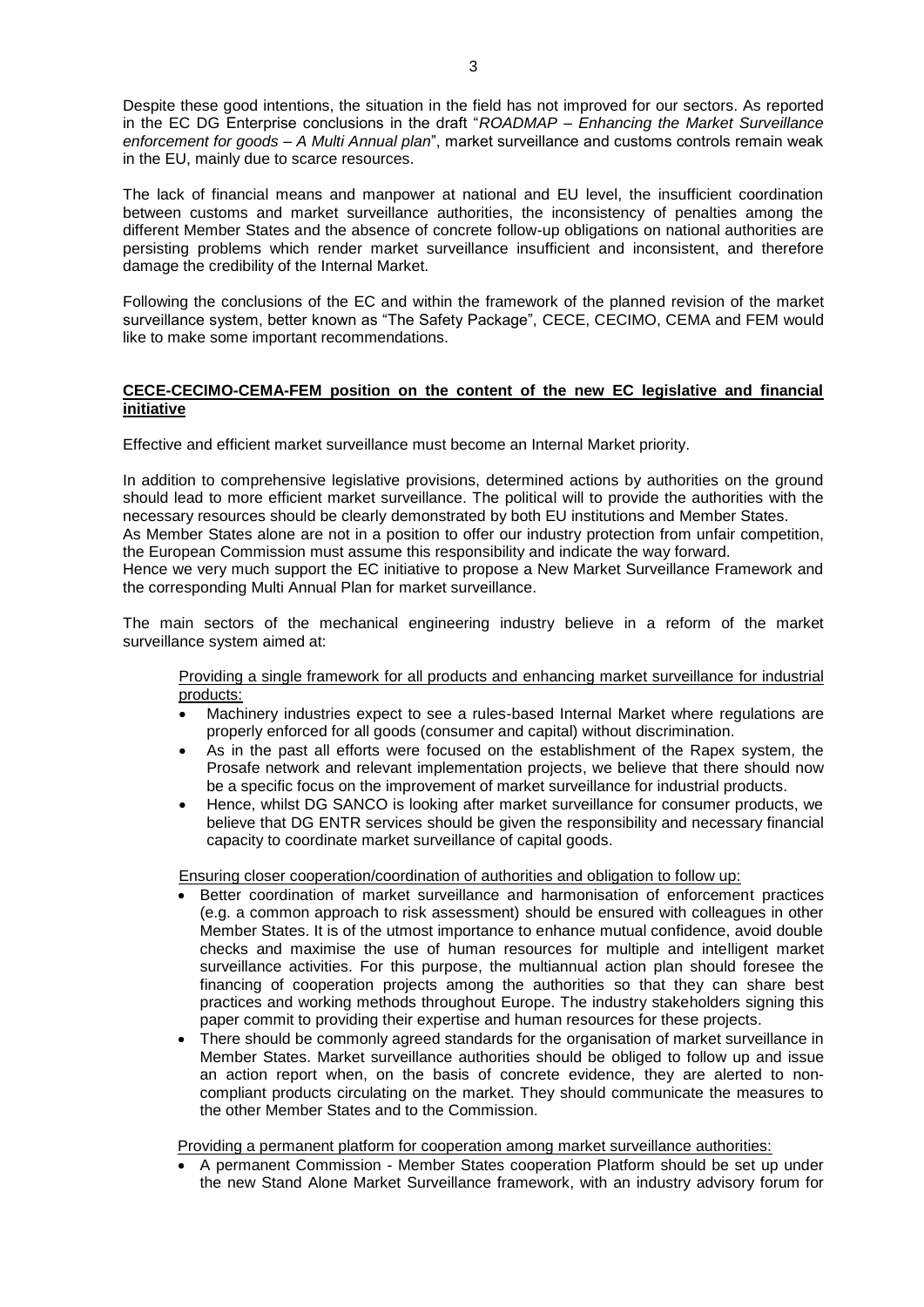preparing Europe-wide targeted campaigns focusing on certain products or product categories. This should ensure maximum effectiveness with limited resources. The decision on the areas to be selected should be made following a consistent assessment and after consultation with stakeholders, in particular those industry sectors which are affected by non-compliant products.

Ensuring better coordination of customs and market surveillance for checks and inspections:

- Customs should be the first checkpoint to control the compliance of imported products. The earlier products are checked in the supply chain, the less damage they cause on the market if they are not compliant.
- Relations between market surveillance and customs authorities should be further tightened. Customs officials should receive training to help them identify potentially noncompliant products (e.g. by making use of the manufacturer's declaration of conformity, as requested for all harmonised products under the NLF). The industry should be involved in such training projects.

#### Ensuring a more permanent structure for sharing information and identifying problems on the market:

- A dedicated information system under the responsibility of DG Enterprise, where noncompliant industrial products are notified further to failing controls, should be used. This system should also provide the possibility for industry stakeholders and workers to alert Member States authorities when a suspected non-compliant product is identified.
- Statistics are important to understand the size of the problem and ensure that actions are focused on those countries and products which are the most problematic. Within this framework, Member States should be obliged to report annually to the Commission the number of products identified, checked and destroyed. These statistics should be collected by product category and made available to the general public.

The combination of these statistics, Eurostat figures on imports and the dedicated information system notification reports will provide a clear picture of where to focus the resources and on which products.

Ensuring a consistent system of deterrent sanctions throughout the EU:

- Penalties applying in the different Member States should be aligned, in order to avoid that rogue traders choose to import their non-compliant products into those countries where the penalties are less deterrent. Such products are then traded within the whole single market; hence this situation affects all companies and workers in Europe. Revenue from these penalties should be earmarked for market surveillance initiatives.
- The new regulation should provide for the importer who is caught trading non-compliant goods in the EU to pay for all actions which need to be undertaken by customs and market surveillance authorities for checks, identification and destruction of the products. This should automatically reinforce the income of market surveillance authorities and customs.

#### **CONCLUSION**

Market surveillance is an essential pillar of the internal market: without appropriate controls on compliance, requirements are of no value. The internal market will only be completed when rules are respected, not when they are just in place. At present the internal market for machinery is only virtual.

Our industries have been working very hard to reduce noise, particulates and  $CO<sub>2</sub>$  emissions, and to improve the safety conditions of the workers who use our machines. These efforts are monopolising an ever-increasing share of manufacturers' R&D budgets, and this while innovation is paramount for an industry that contributes to improving the EU trade balance. However these efforts are currently rendered pointless by the substantial presence of non-compliant machinery on the market.

Hence, our industry would not support the introduction of any new legislative safety and environmental requirements on our manufacturers as long as proper market surveillance and customs controls are not ensured in the EU. The effectiveness of market surveillance could easily be assessed by including a market surveillance evaluation in each upcoming impact assessment on planned legislation.